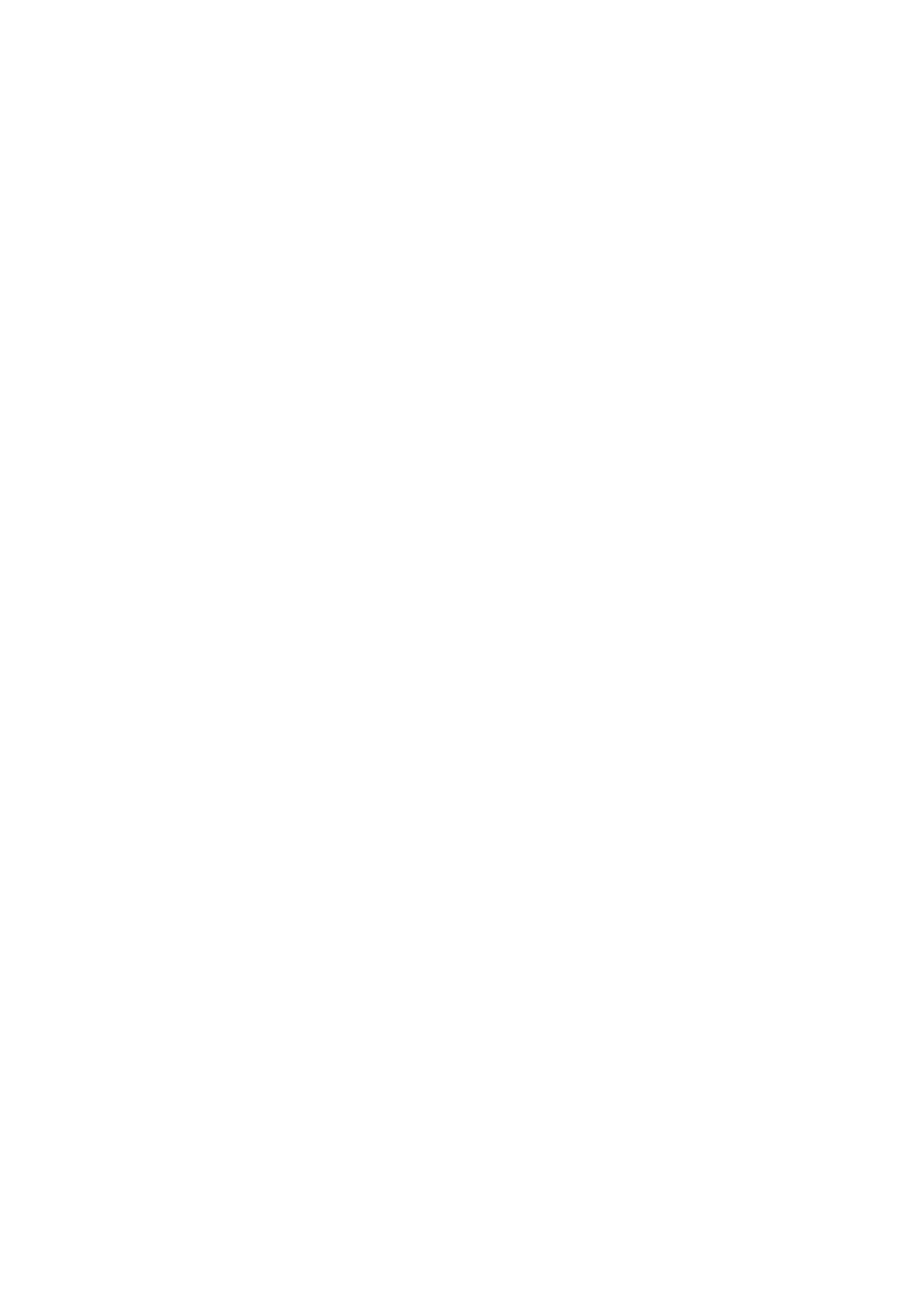*I certify that this PUBLIC BILL, which originated in the LEGISLATIVE COUNCIL, has finally passed the LEGISLATIVE COUNCIL and the LEGISLATIVE ASSEMBLY of NEW SOUTH WALES.*

*Legislative Council 2012* *Clerk of the Parliaments*



New South Wales

## **Real Property Amendment (Public Lands) Bill 2012**

Act No , 2012

An Act to amend the *Real Property Act 1900* to enable public lands to be brought under the provisions of the *Real Property Act 1900*.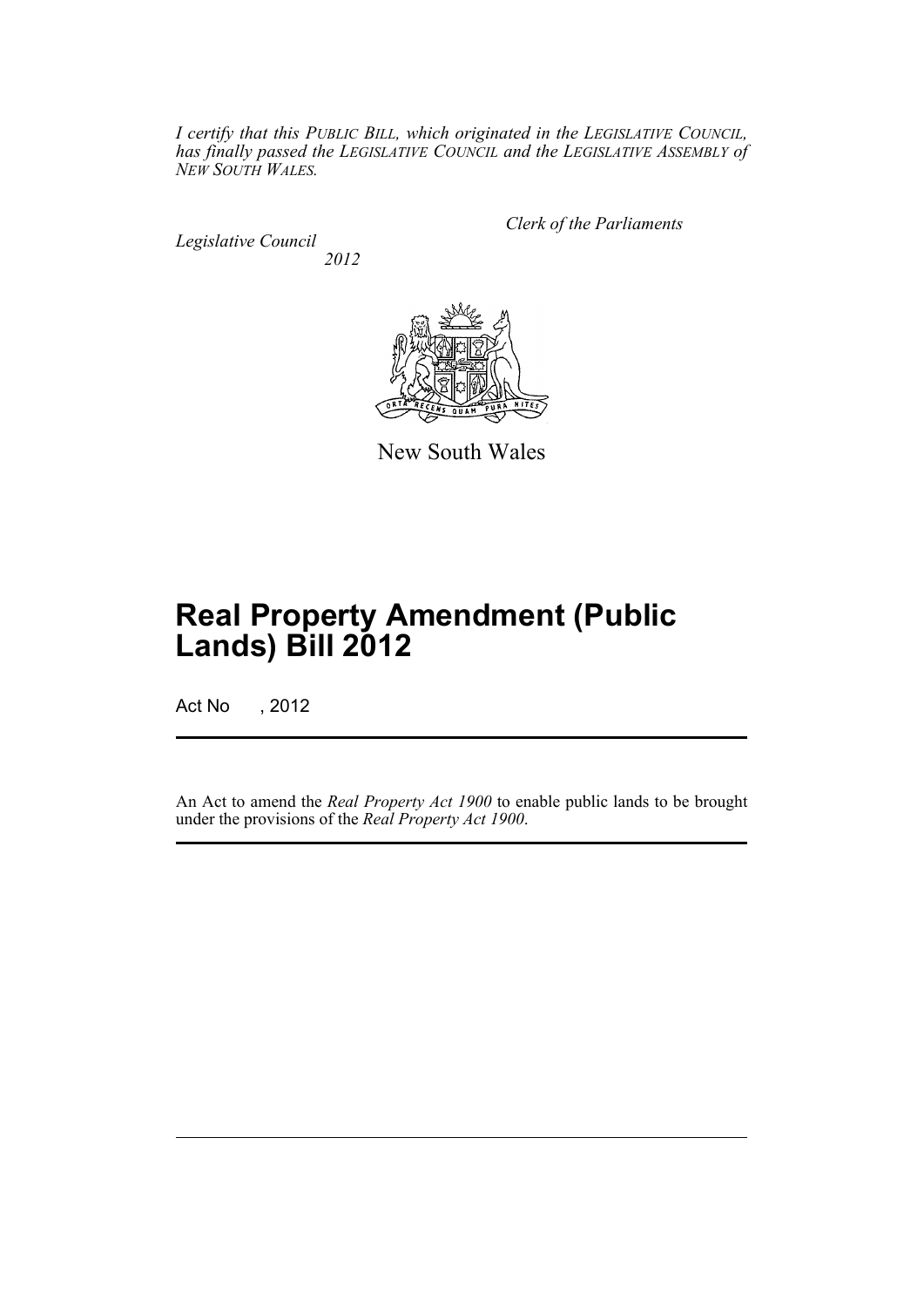#### <span id="page-3-0"></span>**The Legislature of New South Wales enacts:**

#### **1 Name of Act**

This Act is the *Real Property Amendment (Public Lands) Act 2012*.

#### <span id="page-3-1"></span>**2 Commencement**

This Act commences on the date of assent to this Act.